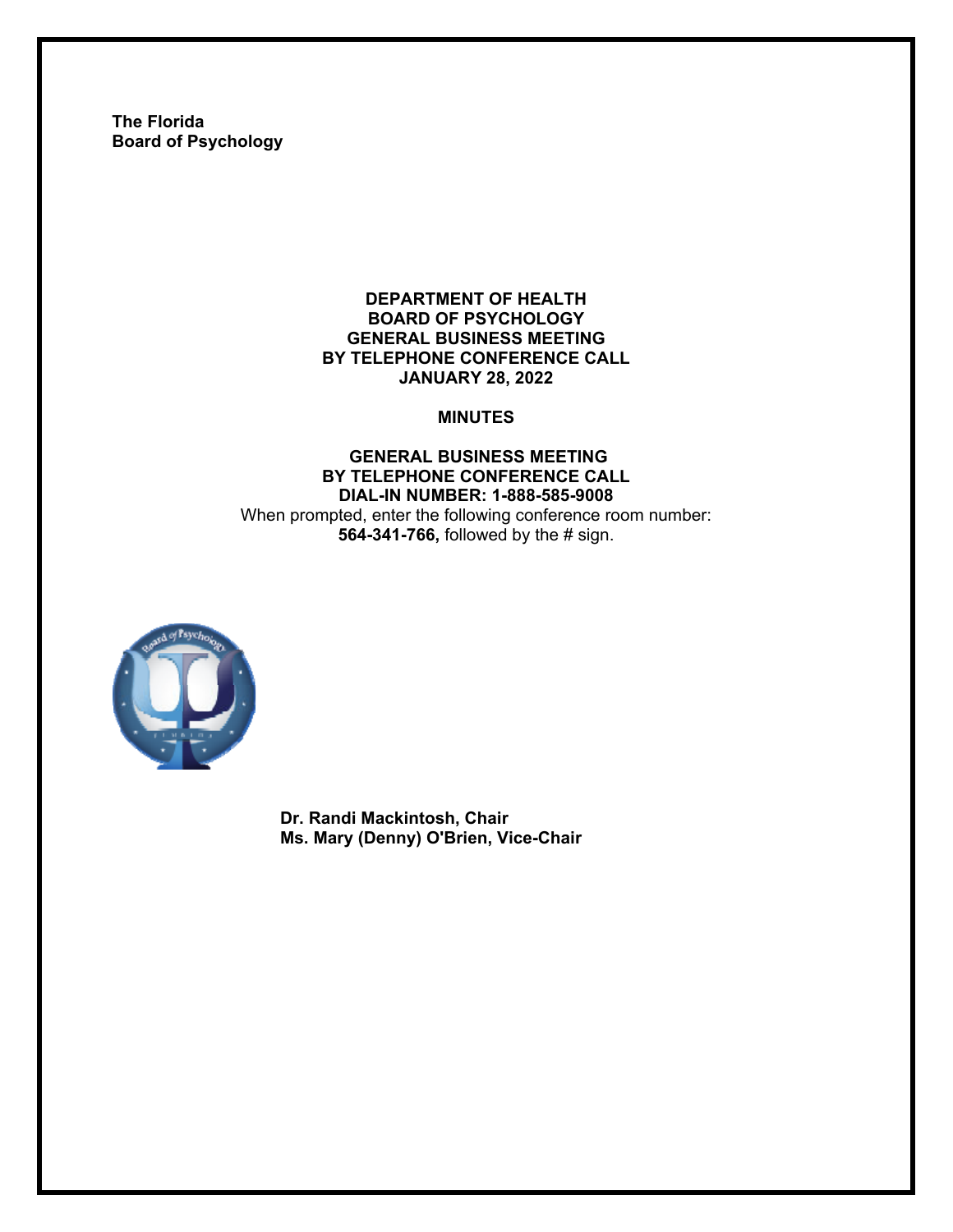#### **DEPARTMENT OF HEALTH BOARD OF PSYCHOLOGY GENERAL BUSINESS MEETING BY TELEPHONE CONFERENCE CALL JANUARY 28, 2022**

#### **-MINUTES-**

### **Participants in this public meeting should be aware that these proceedings are beingrecorded and that an audio file of the meeting will be posted to the Board's website.**

- 1 **Call to order General Business Meeting**
- 2 **Dr. Randi Mackintosh, Chair, called the general business meeting to order at approximately 8:00**
- a.m. Those present for all or part of the meeting, included the following:

- 4 **MEMBERS PRESENT**<br>5 Dr. Randi Mackintosh, Psy.D., Chair **State Allian Hall, Executiv** Dr. Randi Mackintosh, Psy.D., Chair **Allen Hall, Executive Director**
- 
- 
- 
- 

## 10 **ASSISTANT ATTORNEY GENERAL ASSISTANT GENERAL COUNSEL**<br>11 Christopher Dierlam, Esq. Christina Shideler, Esq.

11 Christopher Dierlam, Esq.

# 12 **COURT REPORTER COURT REPORTER COURT ALCORDING COURT ASSESSED TO A CONTROVER CONTROVER AND RESPONDENT OF A CONTROVER CONTROVER CONTROVER AND RESPONDENT OF A CONTROVER CONTROVER CONTROVER CONTROVER CONTROVER CONTROVE**

- 
- 
- 15 Suite 140
- 
- 

6 Mary (Denny) O'Brien, J.D. Anna King, Program Operations Administrator Kaylin McGuffey, Regulatory Specialist II 8 Dawn Silver, Ph.D. Terrica Jones, Regulatory Specialist II<br>9 Seema Weinstein, Ph.D. The Control of Deborah Boutwell, Regulatory Special 9 Seema Weinstein, Ph.D. *Deborah Boutwell, Regulatory Specialist II* 

Dr. Michael Herkov, Representative for 14 1500 Mahan Drive Professionals Resource Network (PRN)

16 Tallahassee, FL 32317 Dr. Carolyn Stimel, Executive Director, 17 Ph: (850) 222-5491 Florida Psychological Association (FPA)

18 Email: [fortherecord@tallahasseecourtreporting.com](mailto:fortherecord@tallahasseecourtreporting.com)

#### 19 **DISCIPLINARY PROCEEDINGS**

#### 20 **DETERMINATIONS OF WAIVERS & HEARINGS NOT INVOLVING DISPUTED ISSUES OF** 21 **MATERIAL FACT**

- 22 1. Johann Nicholas Prewett, Case No. 2021-17556 (p/c/p Dr. Dean Aufderheide and Dr. Dawn 23 Silver)
- 24 Dr. Silver was recused from the proceeding due to service on the probable cause panel for this case.
- 25 Dr. Prewett was present and not represented by legal counsel.

26 Dr. Prewett was before the Board for an alleged violation of Section 456.072(1)(q), F.S. (2020), for

27 violating a lawful order of the Department or Board. The Department of Health (DOH) alleged Dr.

28 Prewett failed to pay the remaining balance on the costs and fines he was assessed in DOH Final

29 Order No. 2008-18038. Ms. Shideler presented the case to the Board.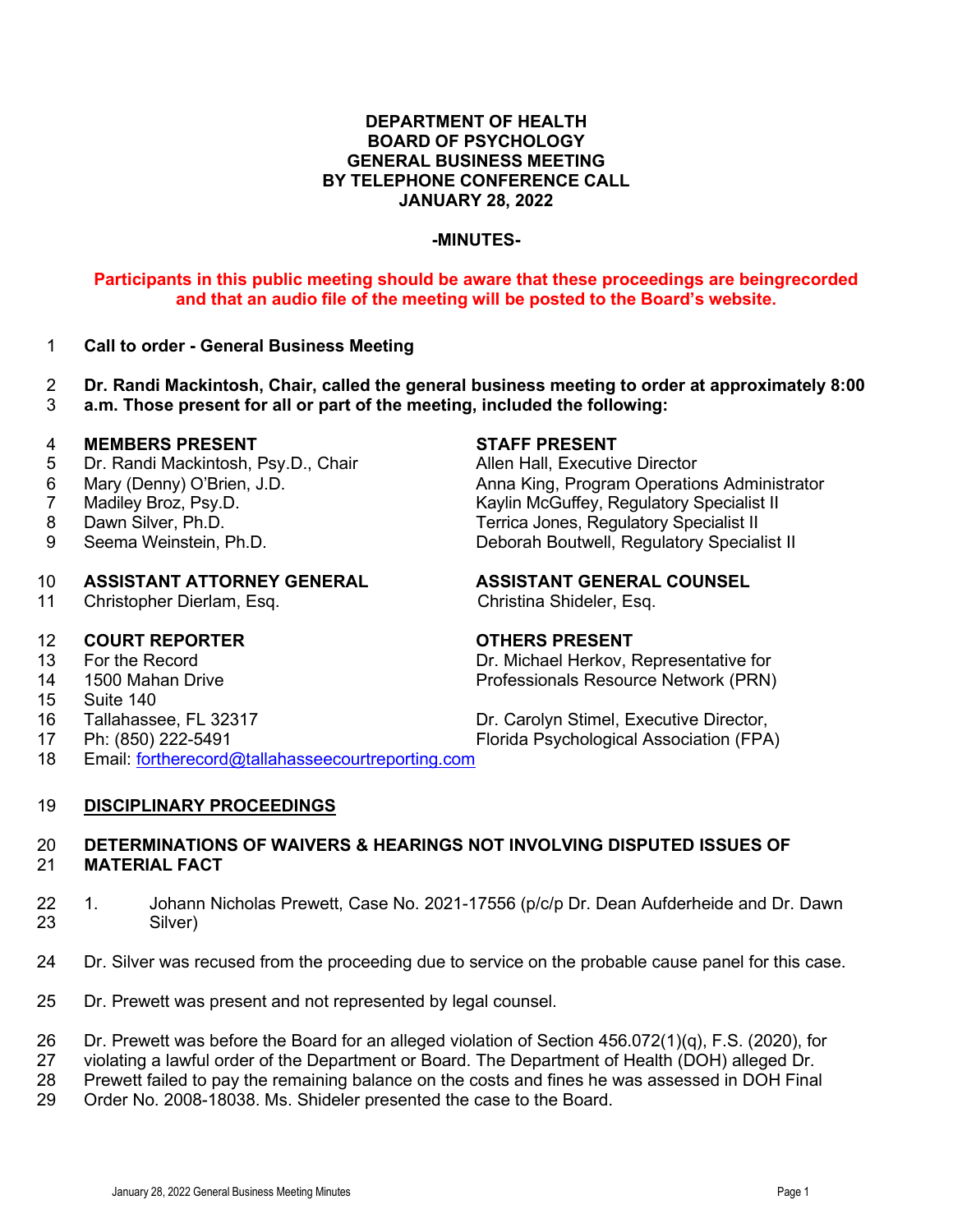- 1 **MOTION:** Following Ms. Shideler's presentation, Mrs. O'Brien made a motion to accept the
- 2 investigative report into evidence, find that the Respondent was properly served and waived his right to
- 3 a formal hearing and to adopt the findings of fact as set forth in the Administrative Complaint.
- 4 At this time, Dr. Mackintosh recognized Dr. Prewett, who addressed the Board to inform he did not
- 5 respond due to financial insecurity. Thereafter, Mrs. O'Brien renewed her motion, which was seconded 6 by Dr. Mackintosh and carried 4/0.
- 7 Dr. Prewett was again recognized by Dr. Mackintosh, at which time he expressed to the Board that he 8 was now able to pay the remaining balances on the case.

9 **MOTION:** Following further discussion, Mrs. O'Brien made a motion to adopt the conclusions of law as<br>10 set forth in the Administrative Complaint and find that this constitutes a violation of the practice act. The set forth in the Administrative Complaint and find that this constitutes a violation of the practice act. The 11 motion was seconded by Dr. Mackintosh, which carried 4/0.

- 12 Ms. Shideler recommended the Board revoke Dr. Prewett's license due to the number of final orders 13 previously issued against his license as well as previous instances of non-compliance with Department 14 orders.
- 15 At this point, the Board Chair recognized Dr. Michael Herkov, representative of the Professionals
- 16 Resource Network (PRN), who addressed the Board regarding Dr. Prewett' s history with PRN. Dr.
- 17 Prewett also addressed the Board to note he had been a valuable member of the mental health
- 18 community for a number of years. He noted that at his age, this was his only source of income.
- 19 **MOTION:** Following extensive discussion, Mrs. O'Brien made a motion to revoke Dr. Prewett's license.<br>20 The motion was seconded by Dr. Mackintosh and carried 4/0. The motion was seconded by Dr. Mackintosh and carried 4/0.
- 21 Ms. Shideler then requested the Board assess case costs in the amount of \$695.58.
- 22 **MOTION:** Mrs. O'Brien moved to assess case costs in the amount of \$695.58 to be paid within one<br>23 vear of the filing of the Final Order. The motion was seconded by Dr. Mackintosh and carried 4/0. year of the filing of the Final Order. The motion was seconded by Dr. Mackintosh and carried 4/0.
- 24 2. Tricia D. Cassel, Case No. 2020-29110 (p/c/p Dr. Dean Aufderheide and Dr. Dawn Silver)
- 25 At Ms. Shideler's request, this proceeding has been rescheduled for consideration at the April 29, 2022, 26 Board meeting.

### 27 **PROSECUTOR'S REPORT**

- 28 3. Christina Shideler, Esquire
- 29 Ms. Shideler presented the following prosecutor's report.

| Case Status                                                | Report<br>Date 6/9/21 | Report<br>Date 1.11.22 |
|------------------------------------------------------------|-----------------------|------------------------|
| Total cases open/active in<br><b>Prosecution Services:</b> | 20                    | 21                     |
| Cases in Emergency ActionUnit:                             |                       |                        |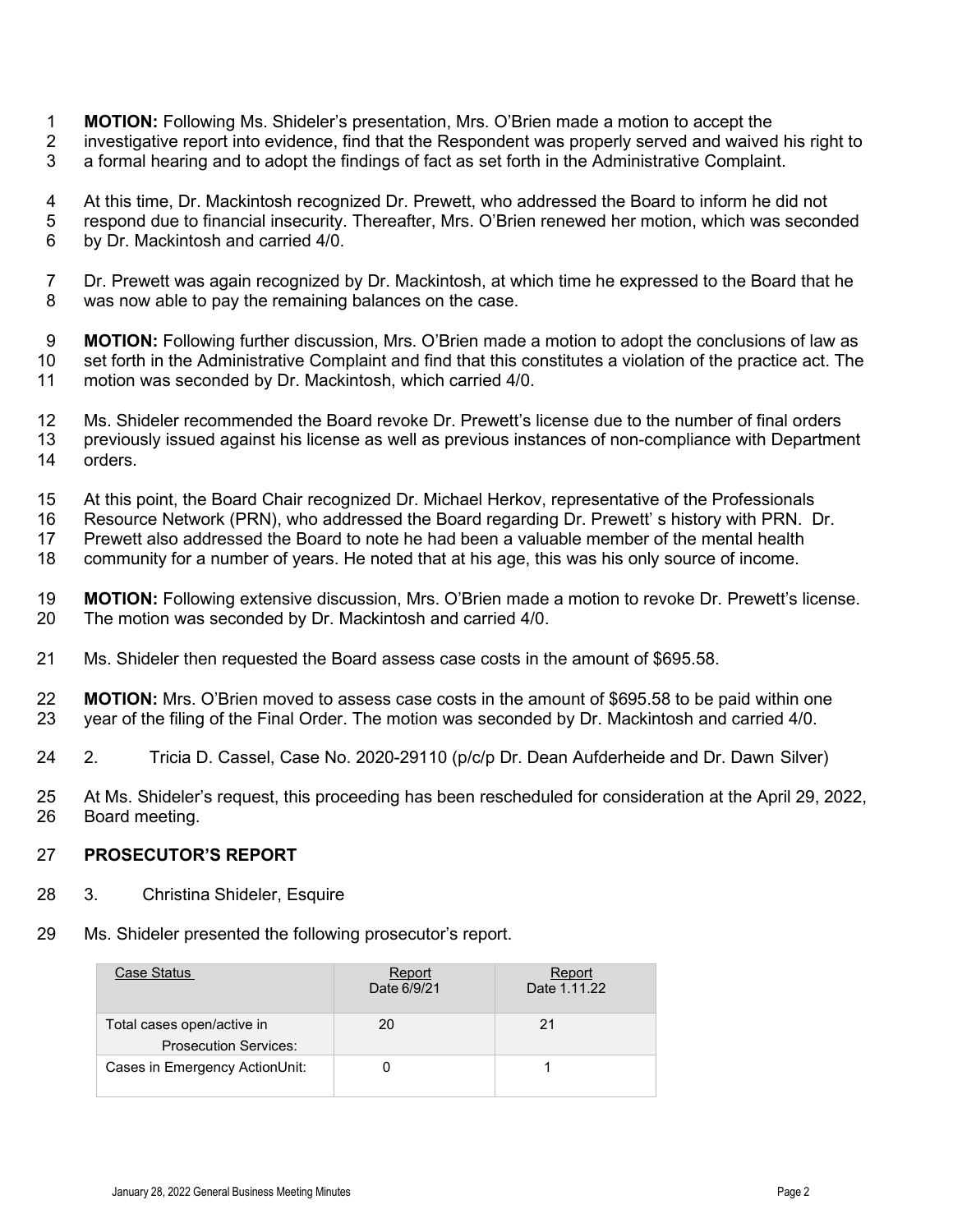| Case Status                                                     | Report<br>Date 6/9/21 | Report<br>Date 1.11.22 |
|-----------------------------------------------------------------|-----------------------|------------------------|
| Cases under legal review:                                       | 9                     | 3                      |
| Cases awaiting supplemental<br>investigation/expert<br>opinion: | n/a                   | 3                      |
| Cases with PCP<br>recommend<br>ation:                           | $\overline{2}$        | 3                      |
| Cases where probable causehas<br>been found:                    | 8                     | $\overline{2}$         |
| Cases where DOAH has been<br>requested:                         | n/a                   | 8                      |
| Cases pending before DOAH:                                      | $\Omega$              | $\Omega$               |
| Cases on Board meeting<br>agendas:                              | 1                     | $\overline{2}$         |
| Cases on appeal:                                                | $\Omega$              | $\mathbf{0}$           |
| Cases older than one year:                                      | 8                     | $7*$                   |

1 **MOTION:** Following discussion, Dr. Mackintosh moved to continue prosecuting cases older than 1<br>2 vear. Mrs. O'Brien seconded the motion. which carried 5/0. year. Mrs. O'Brien seconded the motion, which carried 5/0.

### 3 **ADMINISTRATIVE PROCEEDINGS**

#### 4 **PERSONAL APPEARANCE PURSUANT TO §456.013(3)(c), F.S.,**

- 5 4. Teresa Torres Examination
- 6 Dr. Torres was not present and not represented by legal counsel.

7 Dr. Torres previously applied for licensure under the Examination method in 2018. After Dr. Torres

8 completed her APA-accredited Psy.D. program, she pursued licensure in the state of Kansas. Dr.

9 Torres was unable to get the supervisor of her original post-doctoral experience to fill out the Florida

10 supervision form. To move forward with the application process, she submitted documentation of the

11 supervision form submitted to Kansas. Ultimately, Dr. Torres' application was denied by the Board due<br>12 to not having demonstrated all experience requirements were met

- to not having demonstrated all experience requirements were met.
- 13 Dr. Torres re-applied for licensure in September 2021. During the October 29, 2021, meeting, the
- 14 Board reviewed the new application and had additional questions. The Board required Dr. Torres
- 15 appear at one of the next two scheduled meetings for further discussion, pursuant to Section 16 456.013(3)(c), F.S.,
- 17 Due to her failure to appear at the instant meeting, Dr. Torres currently has only one additional
- 18 opportunity to comply with the statutory requirement to appear before the Board. The final opportunity
- 19 will be during the April 29, 2022, Board meeting.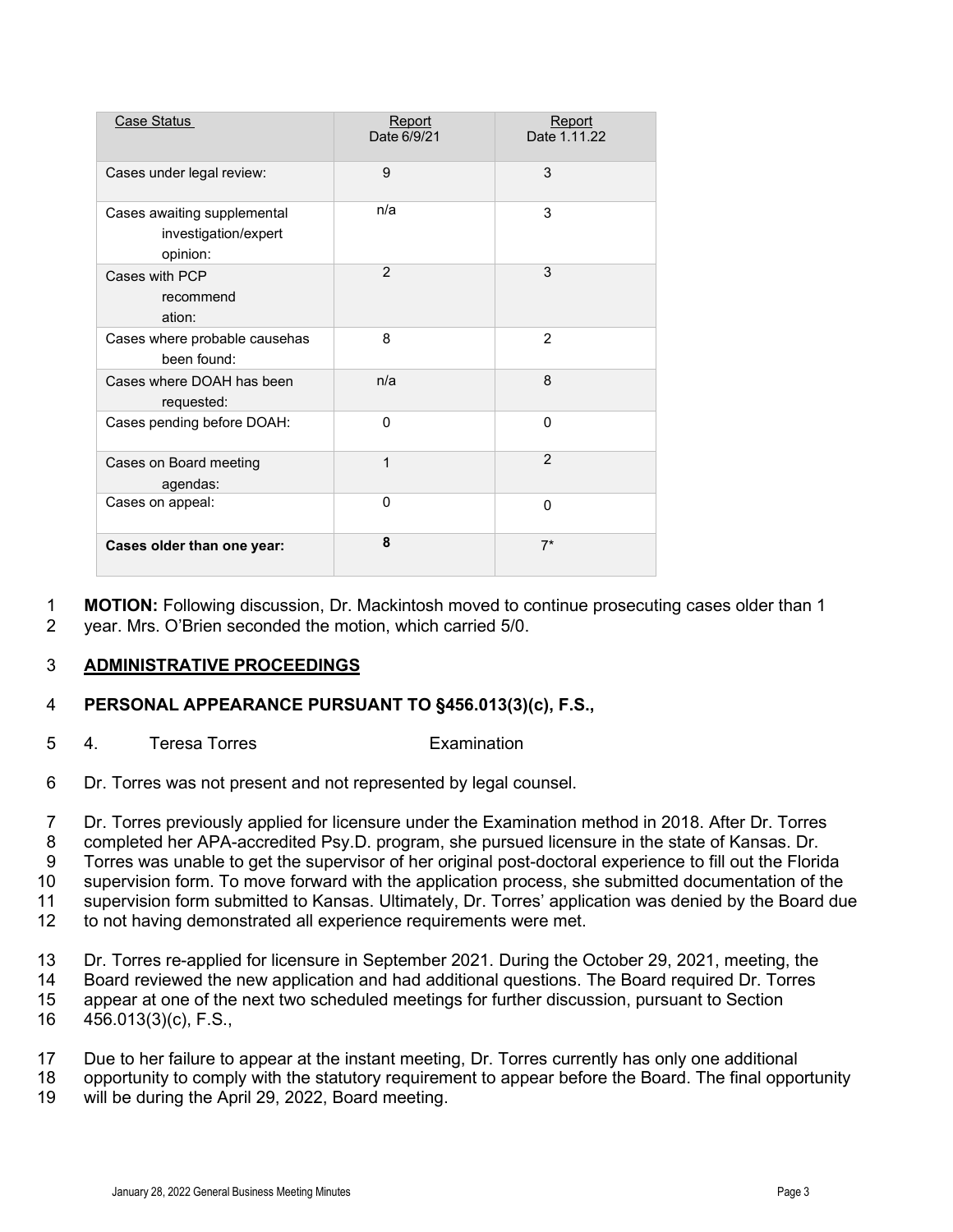- 1 5. Rachel Scharlepp Bifurcation/Examination
	-
- Dr. Scharlepp was present with legal counsel, Mr. Tom Findley, Esquire.
- Dr. Scharlepp applied for licensure under the Bifurcation/Examination method. Dr. Scharlepp was
- 4 before the Board for review of her affirmative response on the application regarding a pending<br>5 investigation. investigation.
- Provided for the Board's review was the application, supporting documents and criminal history documents submitted by the applicant.
- 8 The applicant's attorney, Mr. Findley, indicated the pending case involved an alleged charge of 8<br>8 Medicaid fraud. Mr. Findley stated the next proceeding in the case would be held on April 11, 20 Medicaid fraud. Mr. Findley stated the next proceeding in the case would be held on April 11, 2022. Mr. Dierlam noted if the applicant was to be convicted in this case, it could possibly be a violation of Section 456.0635, F.S., resulting in a prohibition for licensure.
- Following discussion, Dr. Weinstein moved to toll the Board's timeframe for action on the application
- under Sections 456.013(3)(a) and (3)(c), F.S., until the trial is resolved. Dr. Mackintosh seconded the motion, which carried 5/0.

### **REVIEW OF PSYCHOLOGIST LICENSURE APPLICATION**

- 6. Mark Bornstein Endorsement of 10 Years of Licensed Psychologist Experience
- Dr. Bornstein was present and not represented by legal counsel.
- Dr. Bornstein applied for licensure under Endorsement of 10 Years Licensed Psychologist Experience.
- Dr. Bornstein's application was before the Board due to the inability to verify the APA-Accreditation of his program, as the transcript provided did not list his graduation date. This information was required to
- ensure the program was accredited at the time of graduation.
- Provided for the Board's review was the application, supporting documents, the applicant's explanation, and additional information provided in order to verify his graduation information.
- Following discussion, Dr. Mackintosh moved to approve the application for psychologist licensure. Mrs. O'Brien seconded the motion, which carried 5/0.
- 27 7. Christopher Sanders Endorsement of 10 Years of Licensed Psychologist 28 Experience
- Dr. Sanders was not present and not represented by legal counsel.
- Dr. Sanders applied for licensure under Endorsement of 10 Years Licensed Psychologist Experience.
- Dr. Sanders' application was before the Board due to his affirmative responses to disciplinary and criminal history on the application.
- Provided for the Board's review was the application, supporting documents, the applicant's personal statements and history documentation.
- Following discussion, Mrs. O'Brien moved to approve the application for psychologist licensure.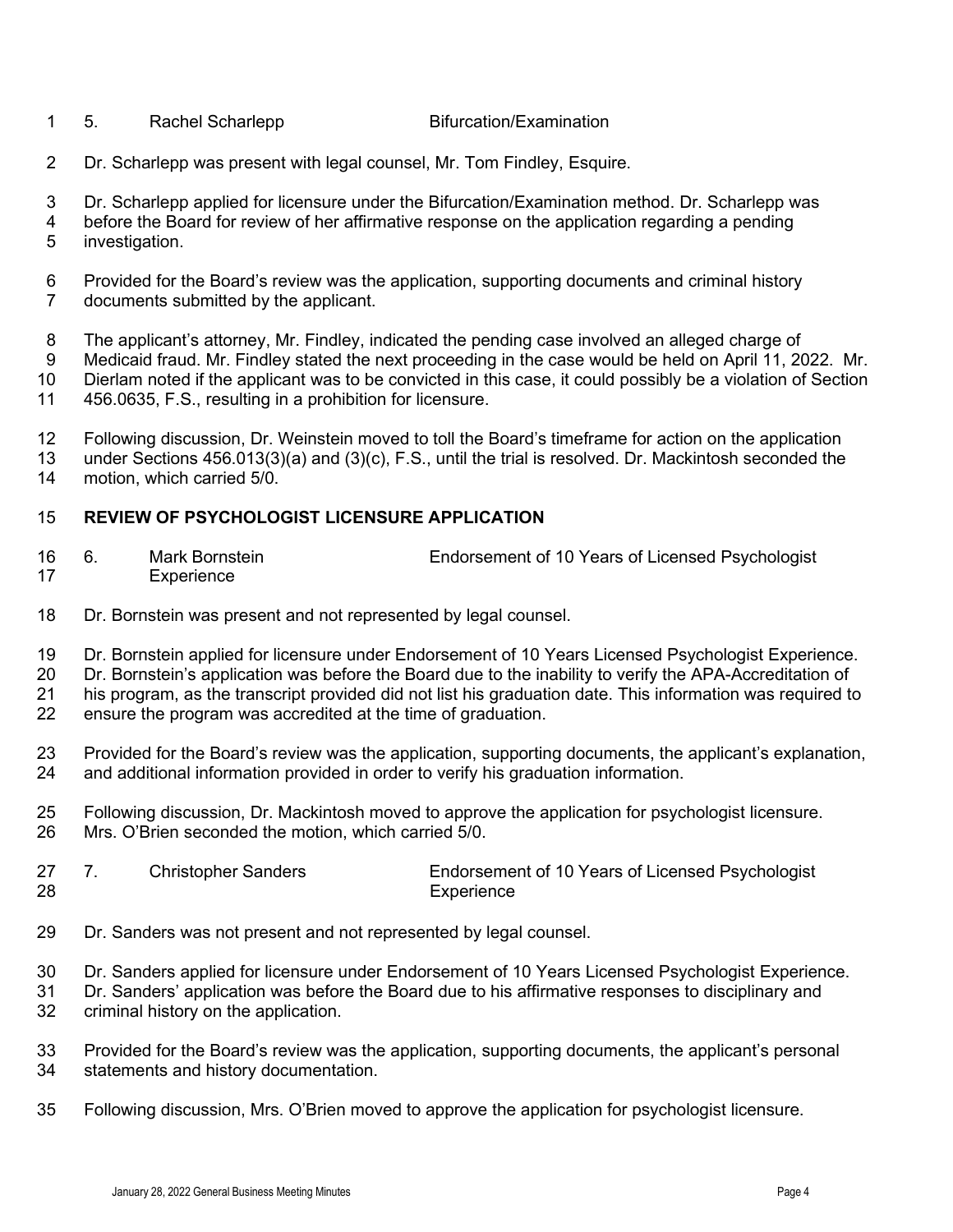- Dr. Broz seconded the motion, which carried 5/0.
- 8. Frank John Corigliano Examination with Waiver
- Dr. Corigliano was present but not represented by legal counsel.
- Dr. Corigliano applied for licensure by Examination with Waiver of the EPPP. Dr. Corigliano's
- application was before the Board due to discrepancies in the post-doctoral supervision verification forms submitted.
- Provided for the Board's review was the application, supporting documents and the applicant's explanation regarding the discrepancies noted.
- Following discussion, Dr. Mackintosh moved to approve the application for psychologist licensure. Mrs. O'Brien seconded the motion, which carried 5/0.

#### **PETITION FOR DECLARATORY STATEMENT**

- 9. Savannah Fernandez re: Rule 64B19-11.005, F.A.C., Supervised Experience Requirements
- Dr. Fernandez was present and not represented by legal counsel.
- Dr. Fernandez is currently licensed in Missouri and has intent to pursue Florida psychologist licensure
- in the future. Upon pursuit of licensure in Missouri, Dr. Fernandez was not required to complete a post-
- doctoral residency, thus Dr. Fernandez is seeking to complete Florida's requirements retroactively.
- Provided for the Board's review was Dr. Fernandez's Petition for Declaratory Statement, in which she
- seeks the Board's opinion on how Florida's supervised experience rule might apply to her
- circumstances as a currently licensed psychologist in Missouri.
- Following the Board's discussion on the petition, Dr. Fernandez withdrew the petition from further consideration.
- *The Board Chair called for a 10-minute break at 9:10 a.m. The meeting reconvened with all members and staff present at 9:21 a.m.*

#### **LICENSURE RATIFICATION LISTS**

- 10. Licensed Psychologists
- Following discussion, Dr. Mackintosh moved to accept the licensure ratification lists for agenda items 10-11, as presented. Dr. Silver seconded the motion, which carried 5/0.
- 
- 11. Licensed Provisional Psychologists
- See motion above.
- 12. Limited License Psychologist
- There were no limited licensees to ratify during this meeting.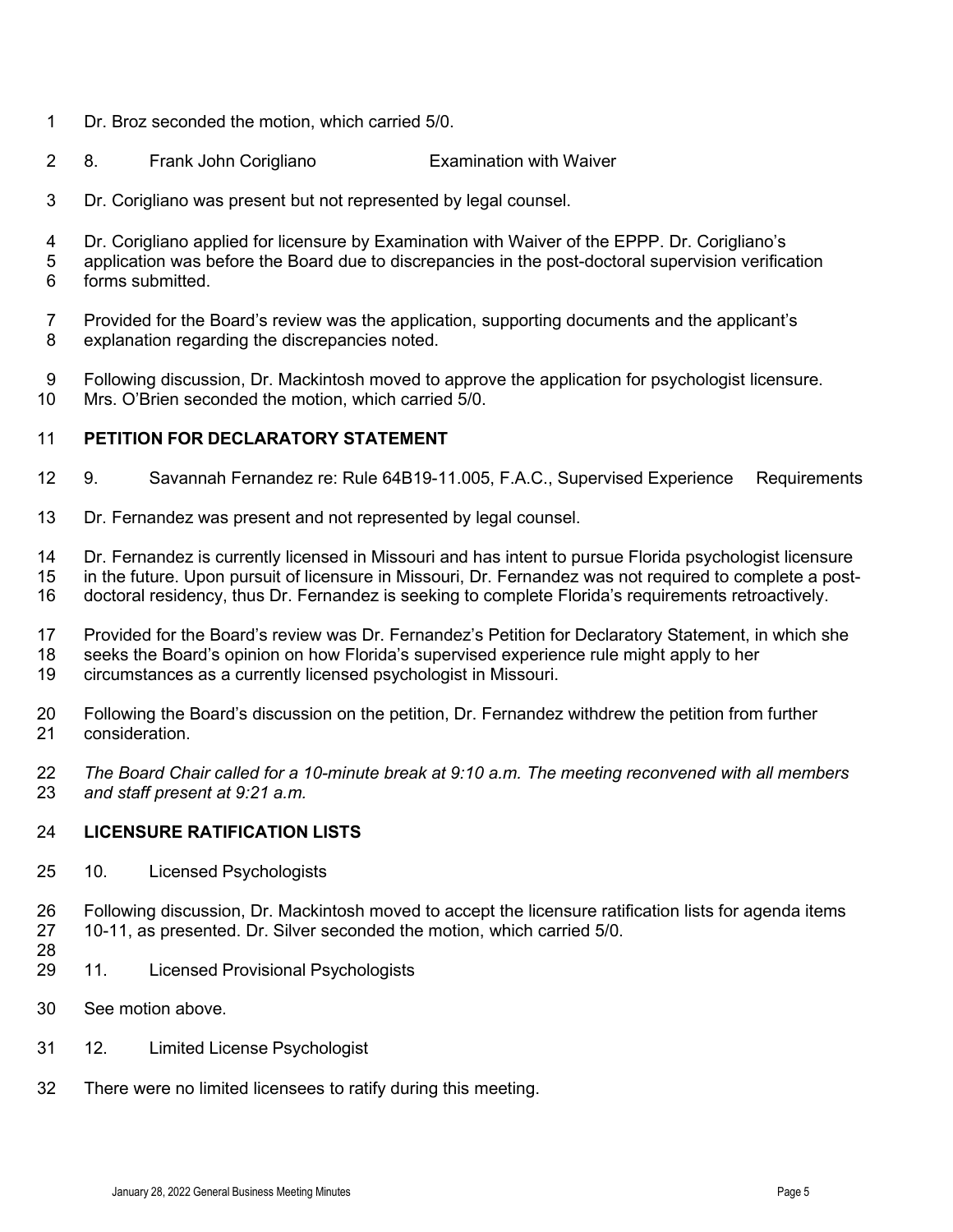### **CONTINUING EDUCATION PROVIDER RATIFICATION LIST**

- 2 13. List of Applicants
- 3 Following discussion, Dr. Silver moved to accept the ratification list as presented. Mrs. O'Brien<br>4 seconded the motion which carried 5/0 seconded the motion, which carried 5/0.

#### **APPLICATION EXTENSION RATIFICATION LIST**

- 6 14. List of Applicants
- 7 Following the discussion, Dr. Mackintosh moved to accept the ratification list as noted. Mrs. O'Brien 8 seconded the motion, which carried 5/0.

### **FILE CLOSURE APPLICANTS FOR DENIAL PURSUANT TO §490.005(3)(b), F.S.**

- 15. List of Applicants
- Following the discussion, Dr. Mackintosh moved to accept the file closure ratification list as noted. Mrs. O'Brien seconded the motion, which carried 5/0.

#### **RULES REVIEW & DEVELOPMENT**

16. Rule 64B19-18.004, F.A.C., Use of Test Instruments

During the October 2021 meeting, the Board reviewed proposed language provided by Mr. Dierlam and

- Dr. Silver. The Board and other public attendees provided feedback on further revisions to be considered.
- Provided for the Board's consideration during the instant meeting was the following revised draft language prepared by Mr. Dierlam.
- **64B19-18.004 Use of Test Instruments.** (1) The Board finds that the inappropriate use of test instruments is harmful to consumers. The Board finds further that a need exists to set out the minimum standard of professional practice maintained and required of psychologists who use test instruments in the psychologist's practice of psychology. (2) A psychologist who uses test instruments in the psychologist's practice of psychology: (a) Must consider whether research supports the underlying presumptions which govern the interpretive statements which would be made by the test 25 instrument as a result of its completion by any service user; 26 (b) Must be able to justify the selection of any particular test instrument and the method that instrument is administered for the particular service user who takes the test at the instruction of the psychologist; 28 (c) through (d) No change. (3) through (4) No change 30 (5) The face-to-face requirement of subsection (4) of this rule may be satisfied via Synchronous Online Video Communication Technology ("videoconferencing") so long as all of the following circumstances exist: 32 (a) The administration occurs via a HIPPA compliant videoconferencing platform; 33 (b) Immediately prior to administration of the test instrument the psychologist independently verifies the service user's identification via two-forms of picture identification; 35 (c) Immediately prior to administration of the test instrument the psychologist independently verifies the service user is in clinical setting; 36 (d) The psychologist documents the rationale for test administration via videoconferencing in the service user's records; and (e) The psychologist provides the service user with a disclosure informing the service user that test instrument administration via videoconferencing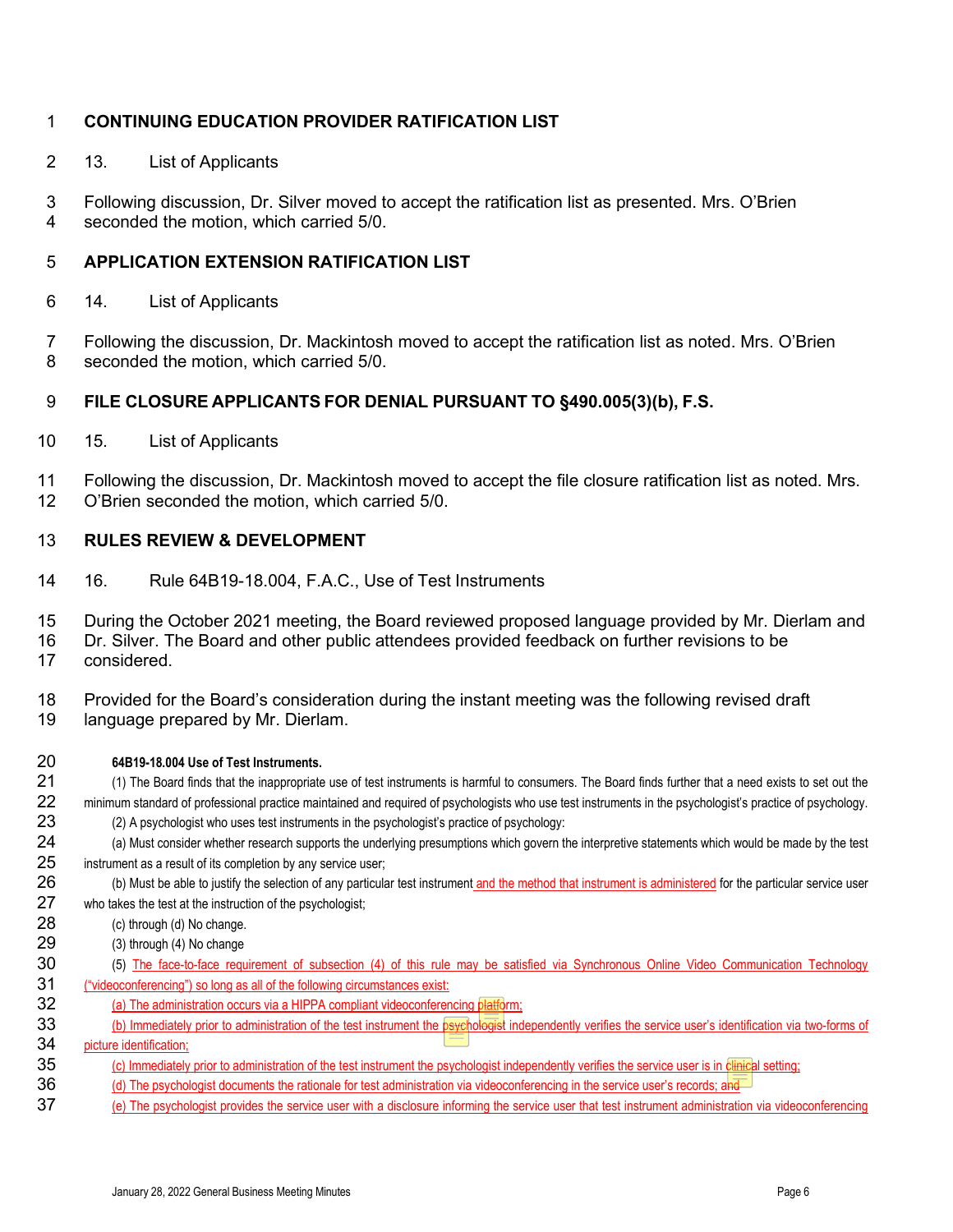- 1 could have unknown impacts on the acceptance and/or weight given of resulting evaluations and/or assessments by third parties.
- 2 A licensed psychologist who administers test instruments via videoconferencing as defined above must administer the test instruments in a manner<br>3 consistent with the prevailing standard of practice for the face-to-face consistent with the prevailing standard of practice for the face-to-face administration of test instruments under subsection (4) of this rule.

(56) It shall be a violation of this rule for a psychologist to sign any evaluation or assessment unless the psychologist has had an active role in the evaluation or assessment of the subject as required by subsection (4), of this rule. A psychologist may not sign any evaluation or assessment that is signed by any other person unless the psychologist is signing as a supervisor, in conjunction with an evaluation or assessment performed by a psychological intern, psychological trainee or psychological resident, or as a member of a multidisciplinary diagnostic team.

8 (67) "Test instruments" are standardized procedures which purport to objectively measure personal characteristics such as intelligence, personality, abilities, interests aptitudes, and neuropsychological functioning including evaluation of mental capacity to manage one's affairs and to participate in legal proceedings. Examples of such tests include intelligence tests, multiple aptitude batteries, tests of special aptitudes, achievement tests, and personality 11 tests concerned with measures of emotional and motivational functioning, interpersonal behavior, interests, attitudes and other affective variables.

- *Rulemaking Authority 490.004(4) FS. Law Implemented 490.003(4), 490.009(1)(r), (s), (v), (w) FS. History–New 6-14-94, Formerly 61F13-20.004, Amended 5-19-97, Formerly 54AA-18.004, Amended 3-25-02, 11-18-07.*
- During discussion of the proposed changes, the Board was addressed by the following: Dr. Carolyn
- Stimel, Executive Director, Florida Psychological Association (FPA); Dr. Michael Herkov, Florida-
- licensed psychologist; and, Dr. Frank Corigliano, applicant for Florida Psychologist licensure.
- 17 **MOTION:** Following extensive discussion, Dr. Mackintosh moved to approve the proposed rule<br>18 Ianguage, with modifications to Paragraphs (5)(b) and (5)(c), as noted by Mr. Dierlam. Dr. Silver language, with modifications to Paragraphs (5)(b) and (5)(c), as noted by Mr. Dierlam. Dr. Silver seconded the motion, which carried 5/0.
- **MOTION:** Dr. Mackintosh moved the proposed rule language would not have an adverse impact 21 on small business. Mrs. O'Brien seconded the motion, which carried 5/0. on small business. Mrs. O'Brien seconded the motion, which carried 5/0.
- 22 **MOTION:** Dr. Mackintosh moved the proposed rule language would not have an economic impact on<br>23 aovernment or any other entity in excess of \$200,000 within one vear after the implementation of the government or any other entity in excess of \$200,000 within one year after the implementation of the rule. Mrs. O'Brien seconded the motion, which carried 5/0.
- 25 **MOTION:** Dr. Mackintosh moved the proposed rule language should not be designated as a minor<br>26 violation for first time offenses. Mrs. O'Brien seconded the motion, which carried 5/0. violation for first time offenses. Mrs. O'Brien seconded the motion, which carried 5/0.
- **MOTION:** Mrs. O'Brien moved there should not be a sunsetting provision. Dr. Mackintosh seconded the motion, which carried 5/0.

### **REPORT OF ASSISTANT ATTORNEY GENERAL, CHRISTOPHER DIERLAM, ESQUIRE**

- 17. Rule Status Report
- Rule 64B19-11.012, F.A.C., Application Forms

#### **64B19-11.012 Application Forms.**

 (1) All applicants for licensure pursuant to Chapter 490, F.S., shall complete and submit form DH-MQA 1187, (revised 07/20), "Application for Licensure as a Psychologist," which is incorporated herein by reference and which may be obtained from [http://www.flrules.org/Gateway/reference.asp?No=Ref-12802,](http://www.flrules.org/Gateway/reference.asp?No=Ref-12802) the Board office, or at http://floridaspsychology.gov/applications/psychology-licensure-app.pdf.

 (2) An applicant who is a diplomate in good standing with the American Board of Professional Psychology, Inc., and who wishes to apply for licensure by endorsement pursuant to Section 490.006(1)(a), F.S., shall submit as part of his or her application PY FORM 4.abpp (rev. 07/21), "ABPP Diplomate Verification Form," which is incorporated herein by reference and which may be obtained from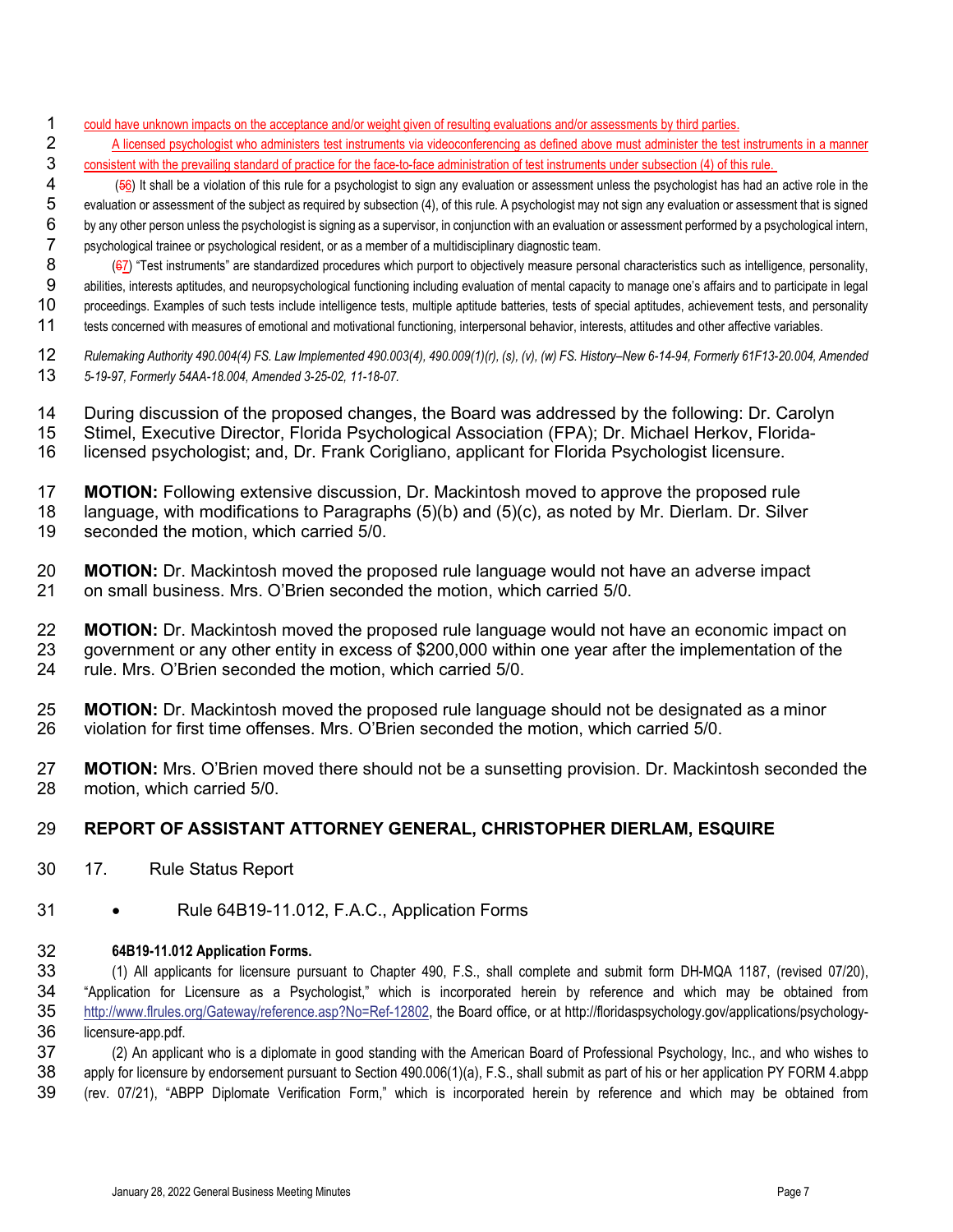- [http://www.flrules.org/Gateway/reference.asp?No=Ref-13615,](http://www.flrules.org/Gateway/reference.asp?No=Ref-13615) the Board office, or at https://floridapsychology.gov/applications/abpp-diploma-verification-form.pdf.
- *Rulemaking Authority 456.013, 456.025, 490.004(4), 490.005 FS. Law Implemented 456.013, 456.025, 456.0635, 490.005, 490.006 FS. History–New 6-25-*
- *02, Amended 5-24-09, 3-1-10, 5-23-10, 11-10-11, 6-18-12, 12-25-12, 10-28-13, 5-1-14, 11-2-14, 4-6-15, 12-3-15, 4-21-16, 9-27-16, 11-23-17, 2-18-19, 3- 28-21, 6-21-21, 10-19-21.*
- Rule 64B19-12.006, F.A.C., Reactivation Fee and Charge of Status Fee.
- **64B19-12.006 Reactivation Fee and Change of Status Fee.**
- The fee for reactivation of an inactive or retired status license is \$50.00. Upon any change of status, including the election of retired status, a \$50.00 change of status fee shall be charged. The change of status fee for a limited license shall be \$25.00. Such fee(s) shall be in addition to the biennial licensure fee, if any, as prescribed in rule 64B19-12.005, F.A.C.
- *Rulemaking Authority 456.036(8) FS. Law Implemented 456.025, 456.036(4), (8) FS. History–New 1-29-84, Formerly 21U-12.06, Amended 1-4-88, 6-1-89, 8-12-90, Formerly 21U-12.006, 61F13-12.006, Amended 1-7-96, 6-26-97, Formerly 59AA-12.006, Amended 1-10-01, 1-2-06, 2-8-22.*
- 13 Rule 64B19-12.0085, F.A.C., Delinquency Fee.
- **64B19-12.0085 Delinquency Fee.**
- If an active or inactive license is not renewed on time, the licensee shall pay a delinquency fee of \$295.00, with the exception that for the 2022, 2024, 2026, and 2028 renewal cycles the fee shall be \$200.00. If a limited license is not renewed on time, the licensee shall pay a delinquency fee of \$25.00.
- *Rulemaking Authority 456.036(7) FS. Law Implemented 456.036(7) FS. History–New 1-7-96, Formerly 59AA-12.0085, Amended 8-8-01, 6-8-08, 2-10-22.*
- 19 Rule 64B19-13.004, F.A.C., Board Approval of Continuing Pyschological Education Providers

#### **64B19-13.004 Board Approval of Continuing Psychological Education Providers.**

- (1) To obtain or renew provider status, the applicant must demonstrate to the Board's satisfaction that the programs to be offered by the applicant will:
- (a) Enhance psychological skills or psychological knowledge;
- (b) Be of sufficient duration to adequately address the subject matter of the program;
- (c) Be taught by an individual who has at least two (2) years of education or research in, or practical application of, the subject matter of the program.
- (2) To allow the Board to evaluate the prospective provider's initial application, the applicant must submit the following:
- (a) A narrative description of one (1) program to be offered by the provider to psychologists for credit. The narrative must include sufficient information to show that the program meets the criteria of subsection (1), of this rule. The narrative must also include research to be relied upon in the presentation of the program;
- (b) All promotional material concerning that program;
- (c) The learning objectives of the program;
- (d) The name of the instructor for the program;
- (e) The qualifications of the instructor to conduct that program;
- (f) A sample of the program evaluation form to be completed by each program attendee;
- (g) A sample certificate of completion;
- (h) A nonrefundable application fee of \$250.00. The application fee shall be waived for continuing education providers that are currently approved by the board to provide continuing education courses.
- (3) Providers of psychological medical errors courses must develop course content that moves beyond that which is typically found in the medically-oriented programs (i.e., wrong site surgery). In addition to including a study of root-cause analysis, error reduction and prevention, and patient safety, providers should discuss areas within the psychology practice that carry the potential for "medical" errors.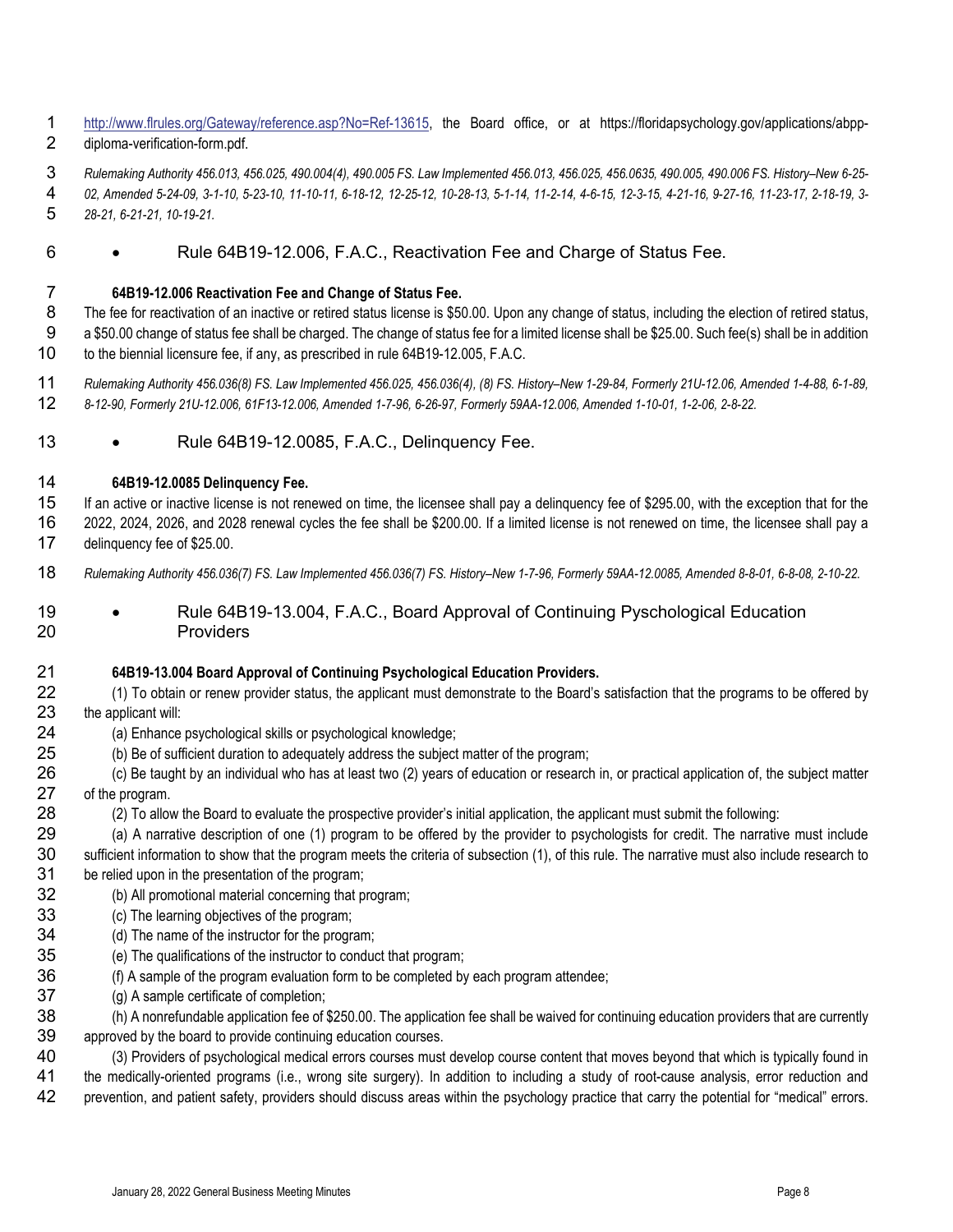1 Examples would include improper diagnosis, failure to comply with mandatory abuse reporting laws, inadequate assessment of potential for 2 violence (e.g., suicide, homicide), potential for medical errors while providing services through telehealth, and/or failure to detect medical<br>3 conditions presenting as a psychological/psychiatric disorder.

3 conditions presenting as a psychological/psychiatric disorder.<br>4 (4) The "enhancement of psychological skills or knowledge (4) The "enhancement of psychological skills or knowledge" occurs only when the program increases the ability of licensed psychologists to deliver psychological services to the public. Such programs presume a basic level of psychological education and training that is beyond the undergraduate level. The program may focus on the further development of already existing psychological skills or knowledge. The program may encourage interdisciplinary approaches to the delivery of psychological services. The program may introduce recent scientific findings in an area that impacts on the practice of psychology, or the program may focus on a specific area of expertise not covered by general psychological education and training. As a general rule, a program that is designed to appeal to the general public will probably not be a program that will enhance psychological skills or knowledge.

11 *Rulemaking Authority 490.004(4), 490.0085(2), (4) FS. Law Implemented 490.0085(1), (2) FS. History–New 1-28-93, Formerly 21U-13.005, Amended 6-14-* 12 *94, Formerly 61F13-13.005, Amended 1-7-96, Formerly 59AA-13.004, Amended 7-18-13, 6-5-17, 10-20-21.*

13 • Rule 64B19-17.002(2)(pp) and (qq), F.A.C., Disciplinary Guidelines.

## 14 **64B19-17.002 Disciplinary Guidelines.**

(1) No Change.

16 (2) The following disciplinary guidelines shall be followed by the board in imposing disciplinary penalties upon licensees and<br>17 permittees for violation of the below mentioned statutes and rules. For the purposes of t 17 permittees for violation of the below mentioned statutes and rules. For the purposes of this rule, the descriptions of the violations are 18<br>18 abbreviated, and the full statute or rule cited should be consulted to dete abbreviated, and the full statute or rule cited should be consulted to determine the prohibited conduct.

| <b>VIOLATION</b>                                                                                                                                                                                                                                                                                                                                                                                  | FLORIDA LICENSEE PENALTY RANGE                                                                       |                                                                                 | <b>OUT-OF-STATE TELEHEALTH</b><br>PROVIDER PENALTY RANGE               |                                                                                         |
|---------------------------------------------------------------------------------------------------------------------------------------------------------------------------------------------------------------------------------------------------------------------------------------------------------------------------------------------------------------------------------------------------|------------------------------------------------------------------------------------------------------|---------------------------------------------------------------------------------|------------------------------------------------------------------------|-----------------------------------------------------------------------------------------|
|                                                                                                                                                                                                                                                                                                                                                                                                   | <b>FIRST</b><br><b>OFFENSE</b>                                                                       | <b>SUBSEQUENT</b><br>OFFENSE(S)                                                 | <b>FIRST OFFENSE</b>                                                   | SUBSEQUENT OFFENSE                                                                      |
| (a) Through (oo) No Change.                                                                                                                                                                                                                                                                                                                                                                       |                                                                                                      |                                                                                 |                                                                        |                                                                                         |
| (pp) Failure to comply with the<br>parental consent requirements<br>of Section 1014.06, F.S.<br>(Section 456.072(1)(rr), F.S.)                                                                                                                                                                                                                                                                    | MIN: Reprimand<br>and a $$1,000$<br>fine;<br>MAX: One(1)<br>year probation<br>and a \$5,000<br>fine. | MIN: One (1) year<br>probation and a \$5,000<br>fine;<br><b>MAX: Revocation</b> | MIN: Reprimand;<br>MAX: Suspension<br>and a corrective<br>action plan. | MIN: One (1) year suspension<br>and a corrective action plan;<br><b>MAX: Revocation</b> |
| (qq) Being convicted or found<br>guilty of, entering a plea of<br>guilty or nolo contendere to,<br>regardless of adjudication, or<br>committing or attempting,<br>soliciting, or conspiring to<br>commit an act that would<br>constitute a violation of any of<br>the offenses listed in section<br>456.074(5) or a similar offense<br>in another jurisdiction.<br>(Section 456.072(1)(ss), F.S.) | MIN:<br>Revocation;<br>MAX:<br>Revocation and<br>a \$10,000 fine.                                    | MIN: Revocation;<br>MAX: Revocation and<br>a \$10,000 fine.                     | MIN: Revocation;<br>MAX: Revocation.                                   | MIN: Revocation;<br>MAX: Revocation.                                                    |

19 (3) Though (4) No Change.

20 *Rulemaking Authority 456.079, 490.004(4) FS. Law Implemented 456.072, 456.079, 490.009 FS. History–New 11-24-86, Amended 7-18-88, 4-26-93,* 

21 *Formerly 21U-18.003, Amended 6-14-94, Formerly 61F13-18.003, Amended 1-9-96, Formerly 59AA-17.002, Amended 9-18-97, 9-26-01, 3-25-02, 4-3-05,* 

22 *1-2-06, 12-31-06, 2-18-10, 6-21-17, 6-20-18, 5-25-21, 11-4-21, 2-8-22.*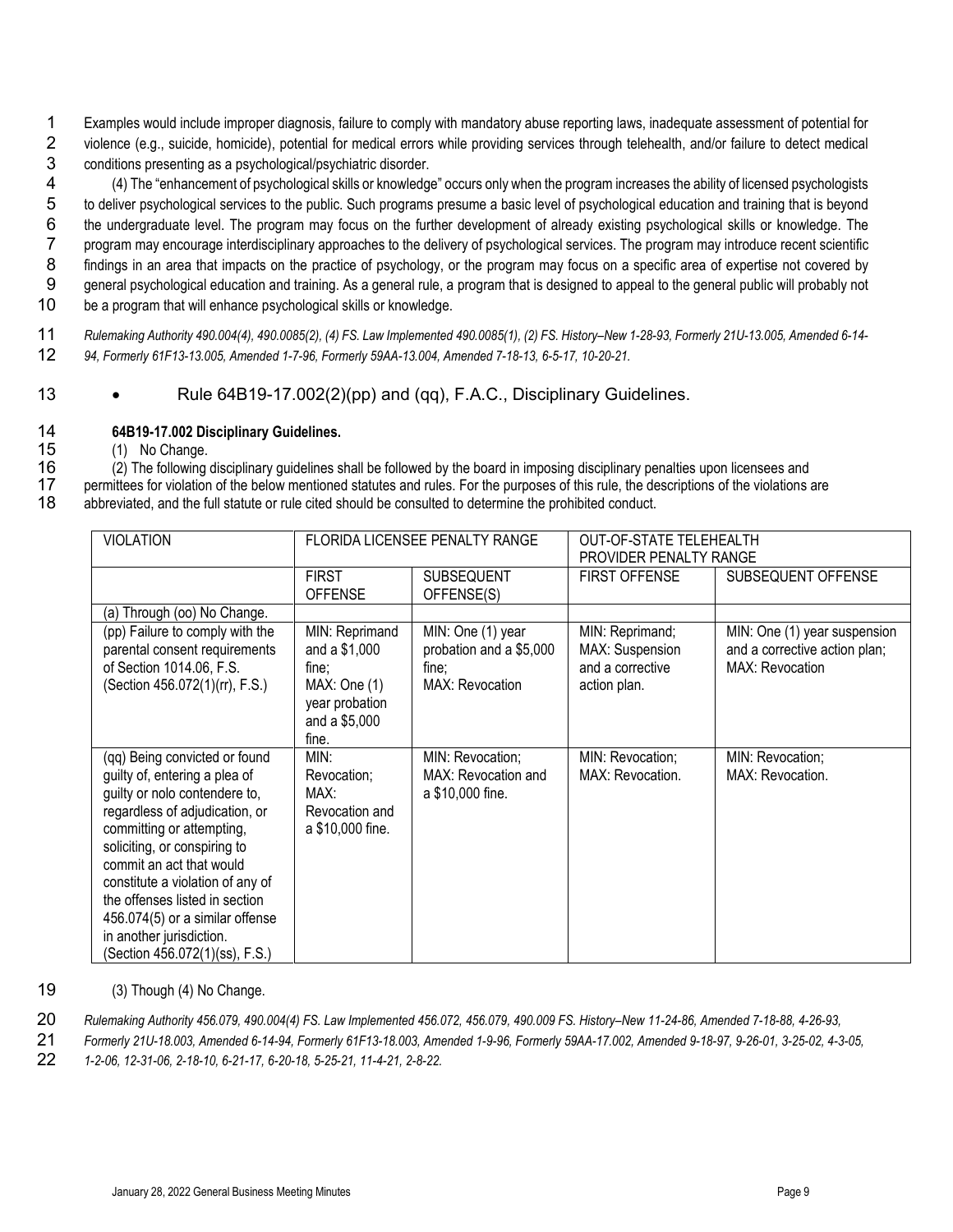#### 1 **NEW BUSINESS**

- 2 18. 2022 Conviction Record Guidelines
- 3 The Conviction Record Guidelines, reviewed and approved by the Boards/Councils annually, are used
- 4 by staff to assist in determining which licensure applications require individual consideration at the 5 quarterly meetings.
- 6 Following review and discussion, Mrs. O'Brien moved to approve the 2022 conviction record guidelines. 7 Dr. Silver seconded the motion, which carried 5/0.
- 8 19. 2022 Delegation of Authority
- 9 The Delegation of Authority, reviewed and approved annually, facilitates administrative efficiency and 10 documents when individuals or entities have been delegated to act on behalf of a Board/Council.
- 11 Following review and discussion, Dr. Mackintosh moved to accept the 2022 delegation of authority. Dr. 12 Silver seconded the motion, which carried 5/0.

| <b>Position</b>                        | 2022 Assignments                                                     |
|----------------------------------------|----------------------------------------------------------------------|
| Chair                                  | Randi Mackintosh, Psy.D.                                             |
| <b>Vice Chair</b>                      | Mary (Denny) O'Brien, J.D.                                           |
| <b>ASPPB Delegate</b>                  | Randi Mackintosh, Psy.D.                                             |
| <b>Budget Liaison</b>                  | Mary (Denny) O'Brien, J.D.                                           |
| <b>Continuing Education</b><br>Liaison | Dawn Silver, Ph.D.<br>Seema Weinstein, Ph.D.<br>(CE Liaison Back-Up) |
| <b>Credentials Liaison</b>             | <b>Madiley Broz, Psy.D.</b>                                          |
| Legislative Liaison                    | Seema Weinstein, Ph.D.                                               |
| <b>Unlicensed Activity Liaison</b>     | Mary (Denny) O'Brien, J.D.                                           |
| <b>Examination Liaison</b>             | Seema Weinstein, Ph.D.<br>Randi Mackintosh, Psy.D.                   |

13 20. 2022 Board Elections

- 14 Following discussion, Dr. Mackintosh moved to accept the officers and liaisons nominated as noted in 15 the chart above. Dr. Weinstein seconded the motion, which carried 5/0.
- 16 21. 2023 Proposed Board Meeting Dates
- 17 Mr. Hall presented proposed General Business and Probable Cause Panel Meeting dates for 2023. Mr.
- 18 Hall requested the Board provide suggestions for locations for each meeting, with the following results:

#### 19 **General Business Meetings @ 8:00 a.m.**

| <b>Dates</b> | <b>Primary Location</b> | <b>Secondary Location</b> |
|--------------|-------------------------|---------------------------|
| January 27   | Tampa/Sarasota          | Orlando                   |
| April 28     | Tallahassee             | Jacksonville              |
| July 28      | Cocoa Beach             | Orlando                   |
| October 27   | Ft. Lauderdale          | Miami                     |